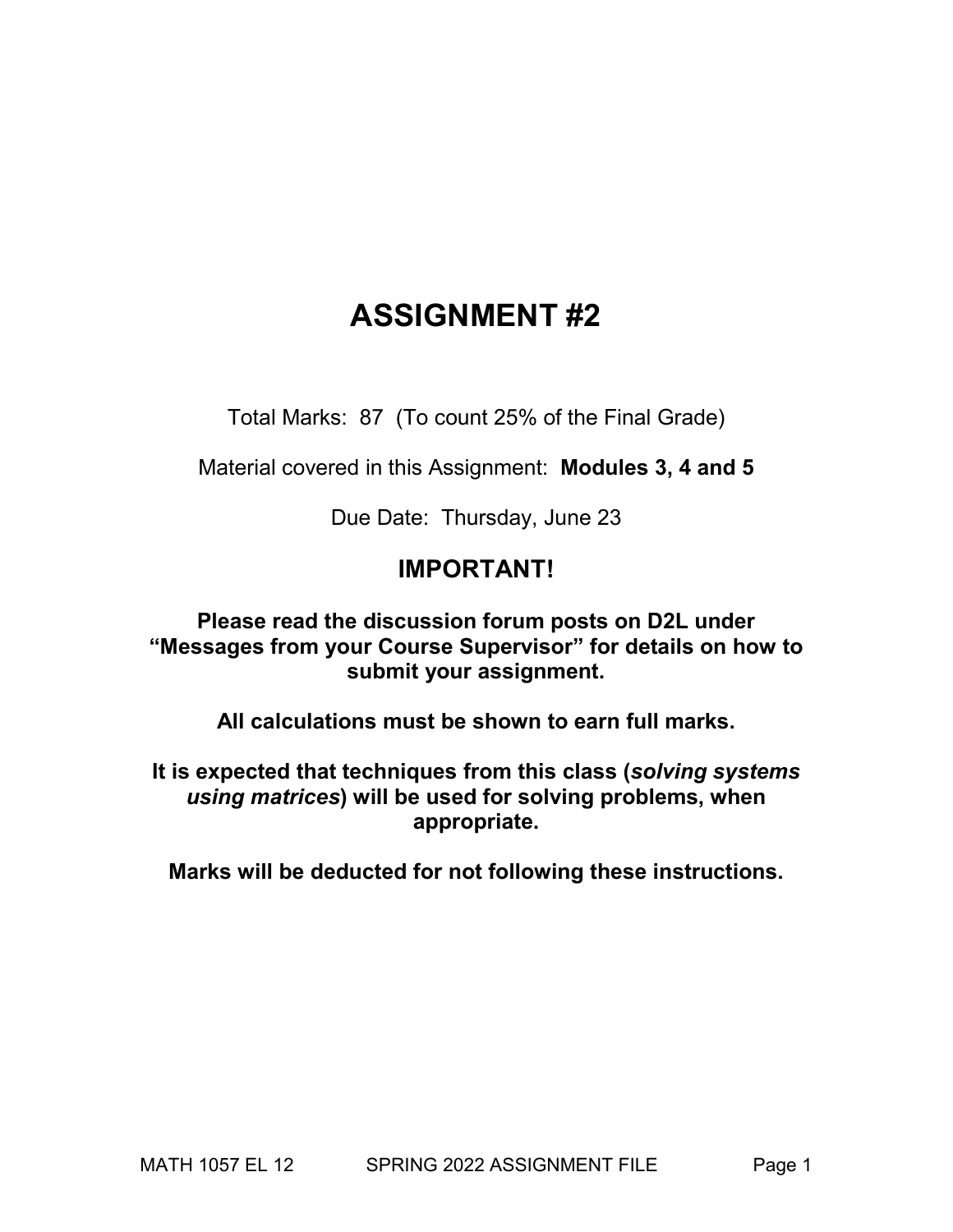1. Choose **three different non-zero integer** values for the empty boxes and find the determinant of the resulting matrix.

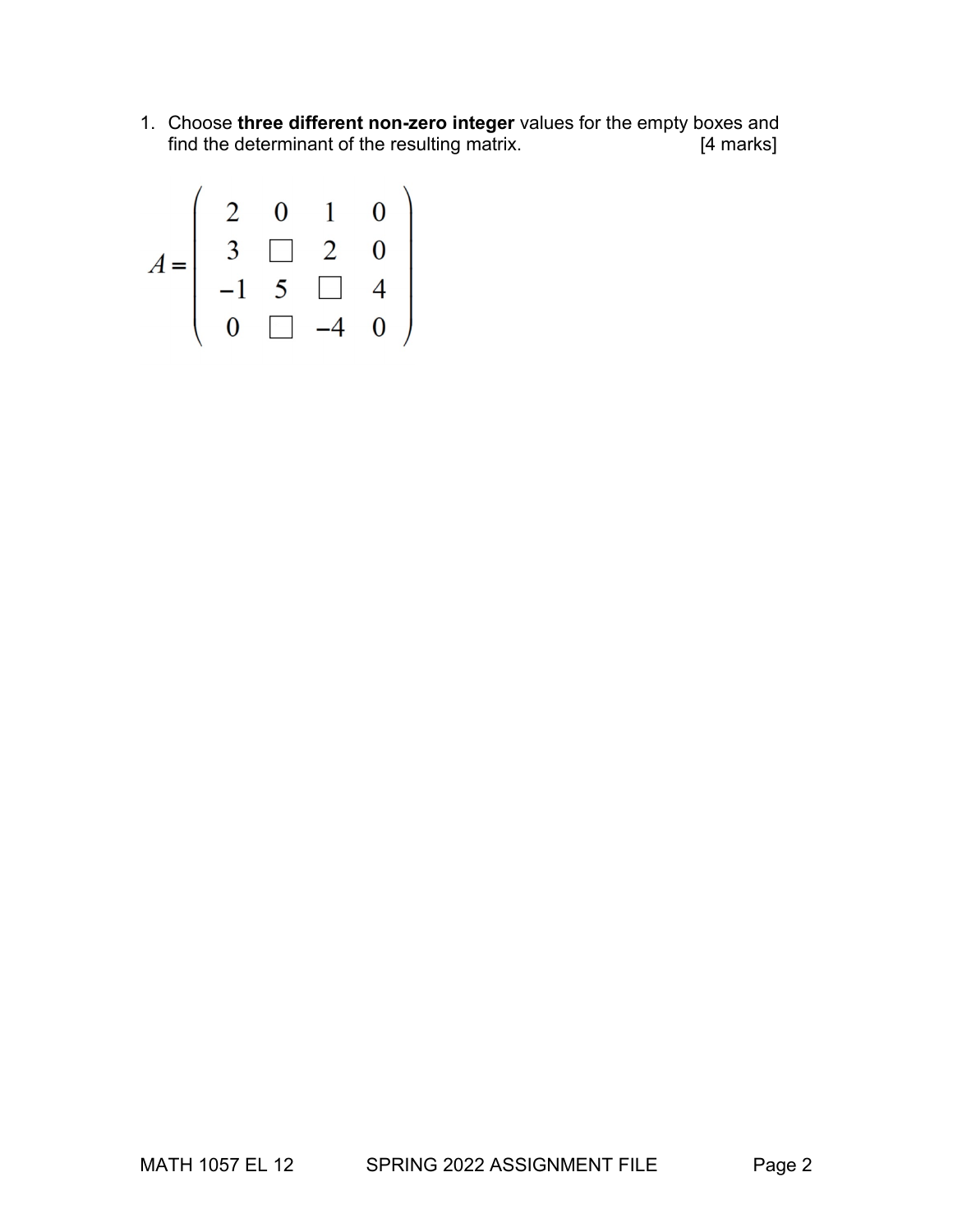2. Let 
$$
A = \begin{pmatrix} -2 & 7 & 5 \ 0 & 1 & 3 \ -1 & 3 & 5 \end{pmatrix}
$$
. Find the adjoint of A. [4 marks]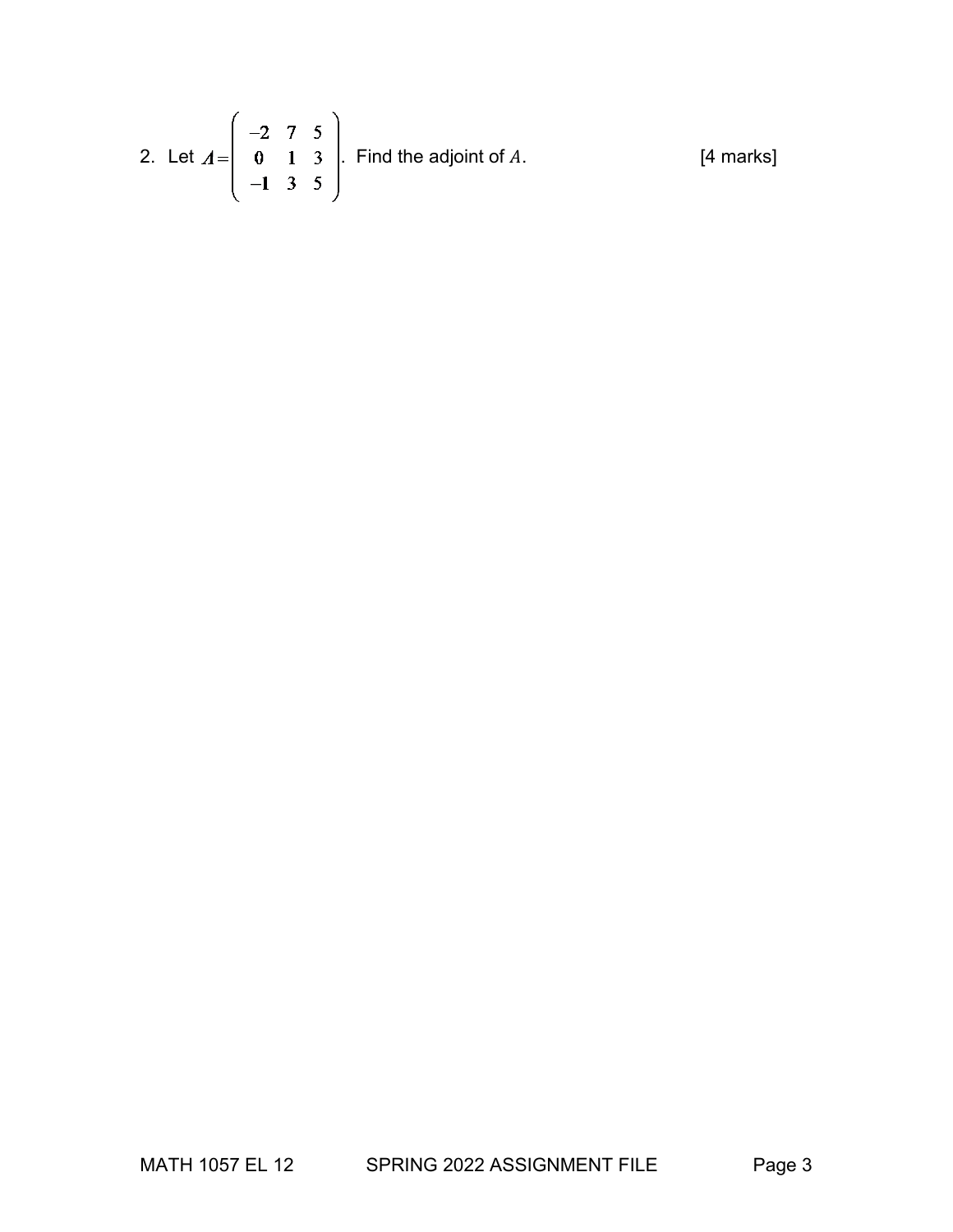$2x_1 + 3x_2 - x_3 = 7$ 3. Use Cramer's rule to solve  $3x_1 - 5x_2 = 4$  . [5 marks]  $x_1 + x_3 = 5$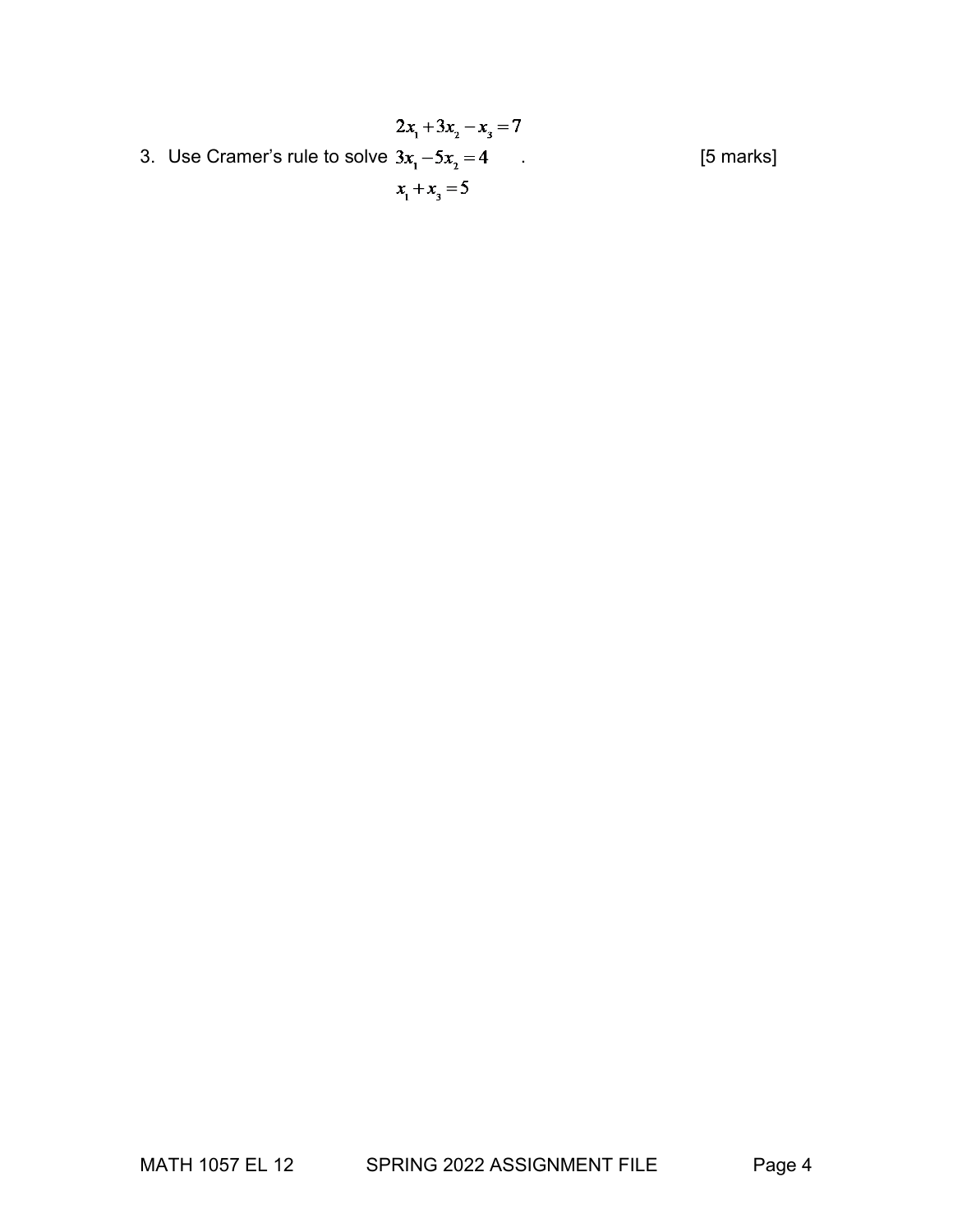4. Prove that  $det(A) = det(A^T)$  for a 2 × 2 matrix. [3 marks]

5. Consider the following four matrices:

$$
A = \begin{bmatrix} a & b & c \\ d & e & f \\ g & h & i \end{bmatrix}, B = \begin{bmatrix} c & b & a \\ f & e & d \\ i & h & g \end{bmatrix}, C = \begin{bmatrix} 2a & 2b & 2c \\ d & e & f \\ g & h & i \end{bmatrix}, D = \begin{bmatrix} a-3c & b+5a & c \\ d-3f & e+5d & f \\ g-3i & h+5g & i \end{bmatrix}
$$

If  $det(A) = 3$ , find the value of each of the following determinants.

a.  $det(B) =$  [4 marks] b. () = \_\_\_\_\_ c. () = \_\_\_\_\_ d. (4−1) = \_\_\_\_\_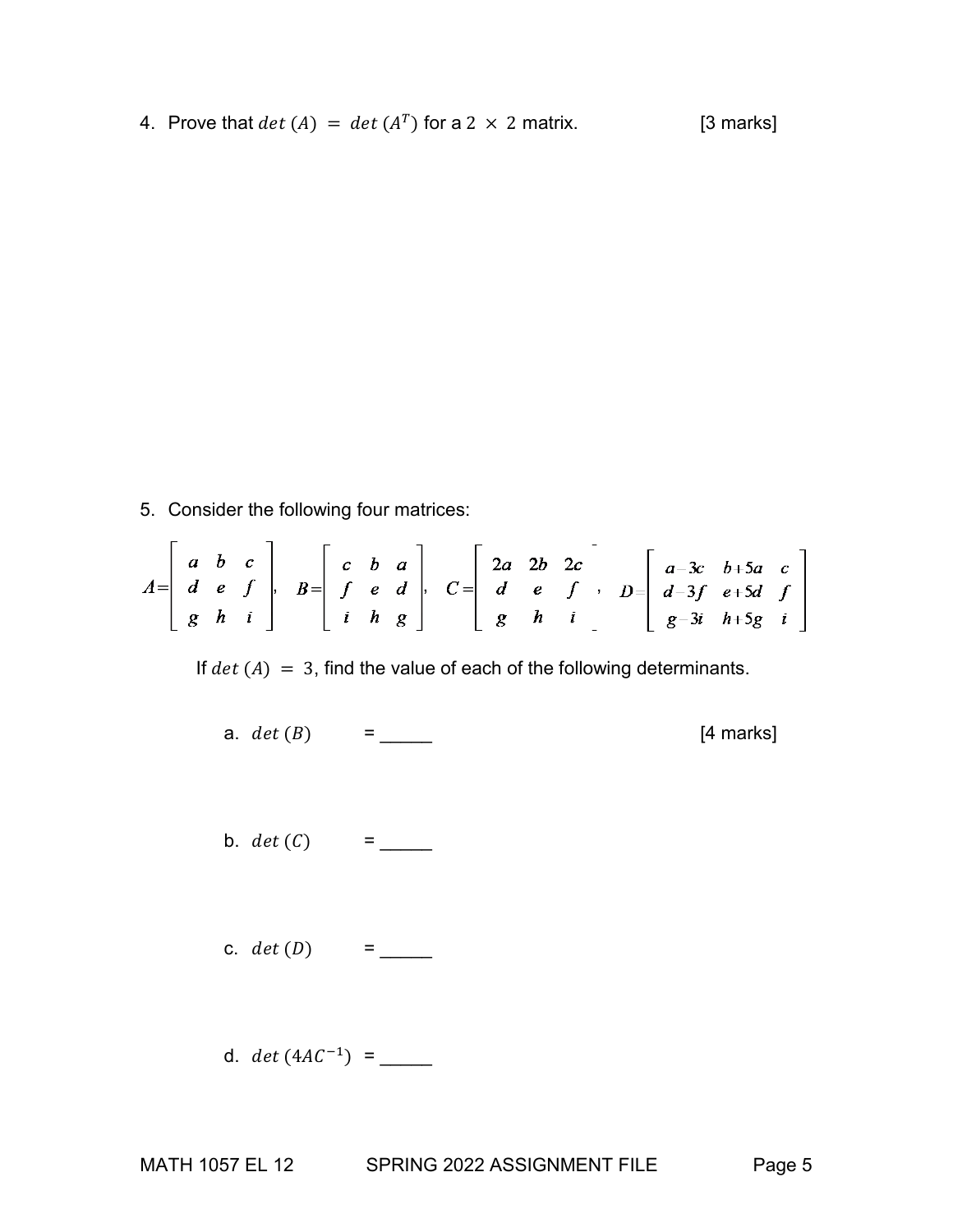6. Let 
$$
A = \begin{pmatrix} x & -x & 3 \\ 0 & x+1 & 1 \\ x & -8 & x-1 \end{pmatrix}
$$
. For what values of x does  $A^{-1}$  exist? [4 marks]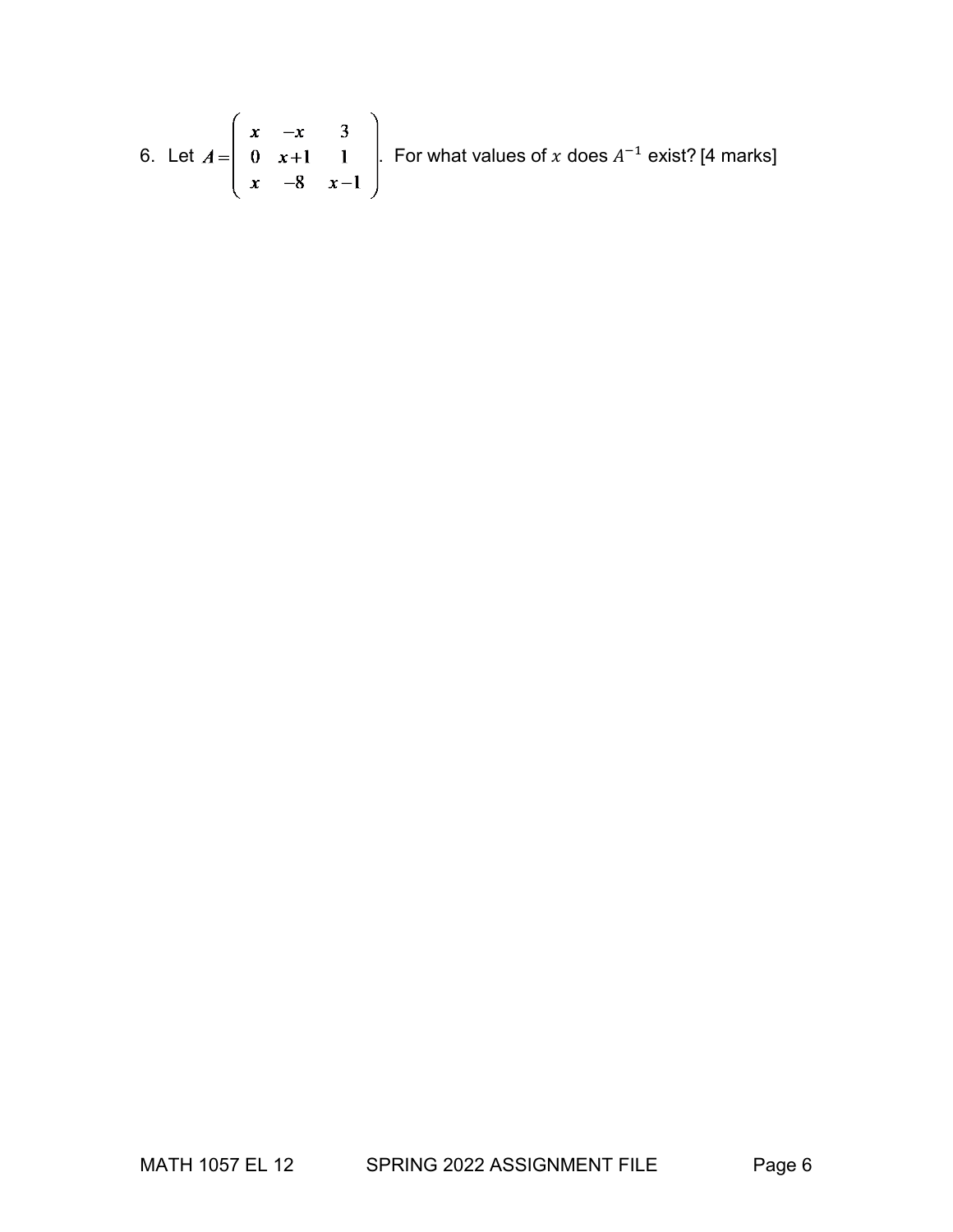7. Let  $V = \{(x,y)|x,y \in R\}$ . Suppose addition and scalar multiplication are defined using the following **non-standard** rules where  $c$  is any real number.

$$
(x_1, y_1) + (x_2, y_2) = (x_1 - x_2, 0)
$$
  
\n
$$
c(x_1, y_1) = (-x_1, 5cy_1)
$$
 [4 marks]

a. Find the result of  $(3, -2) + (-4, -3)$  under the above operations.

b. Find the result of −3(2, −4) under the above operations.

c. Show that  $V$ , with respect to these operations of addition and scalar multiplication, is **not** a vector space by showing that **one** of the vector space axioms does not hold. Clearly identify the axiom you have chosen.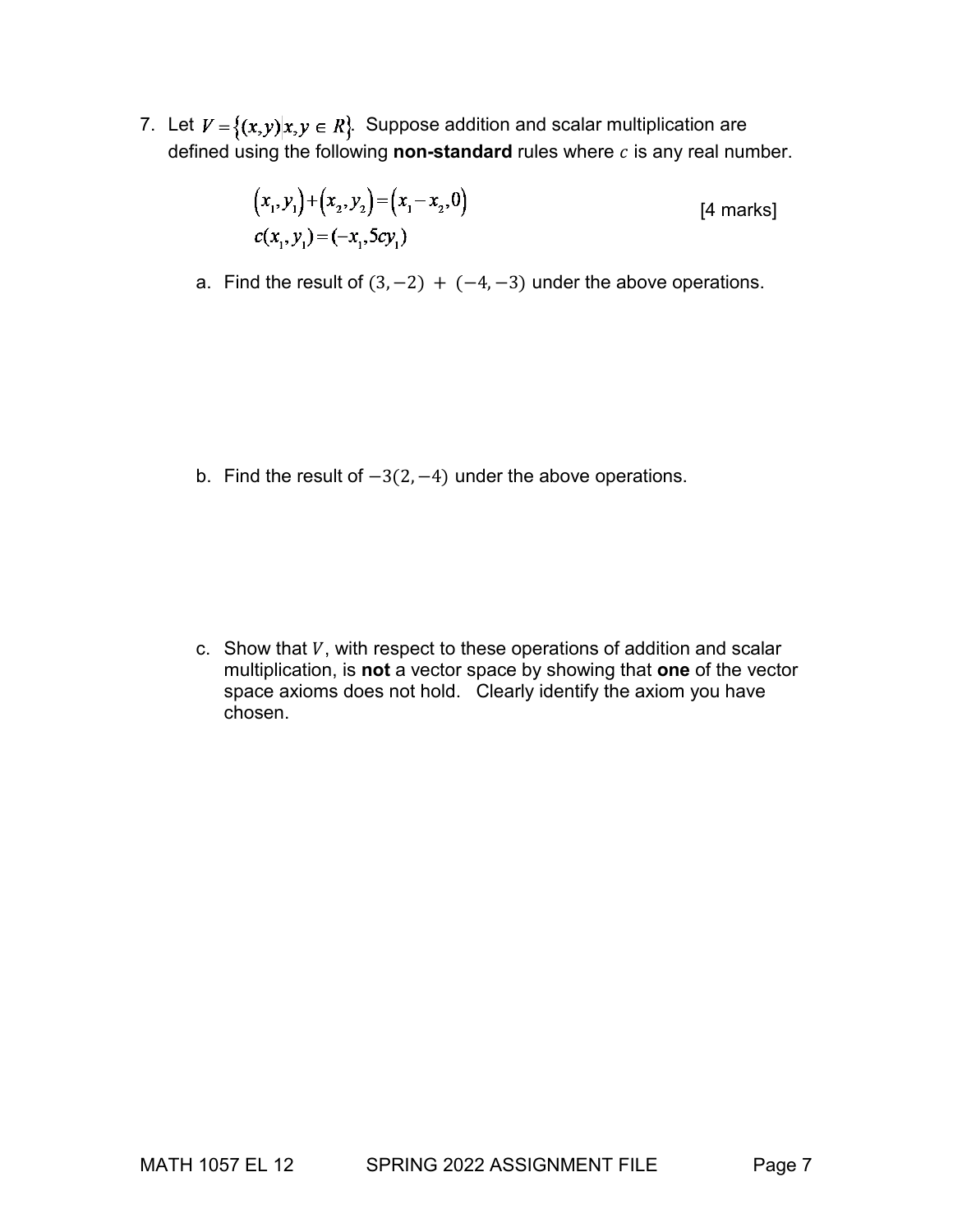8. Let  $V = \{(x,y)|x,y \in R\}$ . Define addition on V as follows:  $(x_1, y_1) + (x_2, y_2) = (x_1 + 2x_2 - 1, y_1 + y_2 + 2)$ 

Find the zero vector.

9. Let  $V = \{(x,y)|x,y \in R\}$ . Define addition on *V* as follows:  $(x_1, y_1) + (x_2, y_2) = (x_1 + 2x_2 - 1, y_1 + y_2 + 2)$ 

> Is addition commutative? Answer this question algebraically (*do not pick specific numerical values*).

10.a. Is the set of vectors  $W = \{(x,y,z) | x,y,z \in R, x = z + 2\}$  subspace of  $R^3$ ? [5 marks]

#### **QUESTION #10 CONTINUED ON THE NEXT PAGE**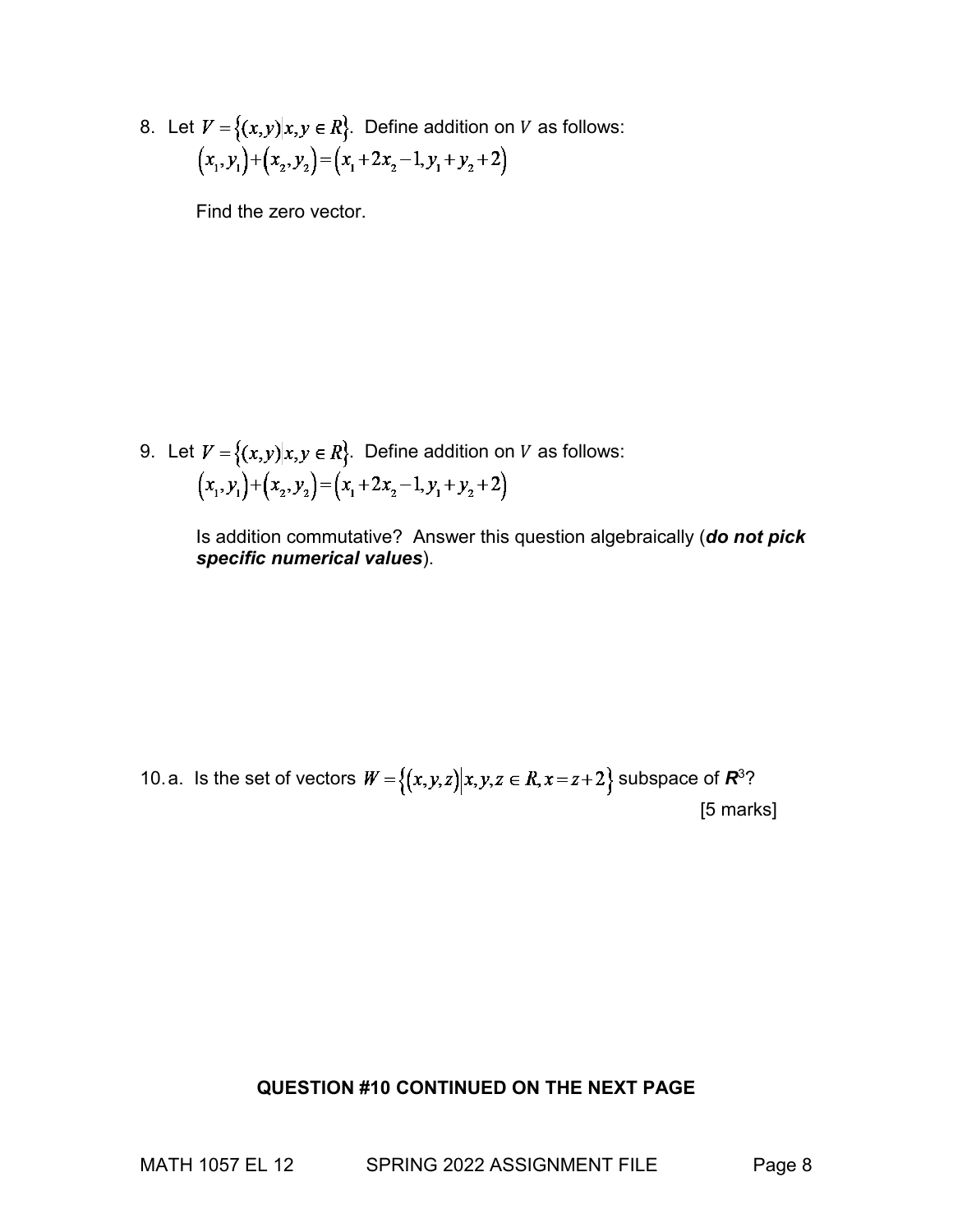## **QUESTION #10 CONTINUED**

b. Is the set of matrices of the form  $\begin{pmatrix} p & t \ -t & q \end{pmatrix}$  a subspace of **M**<sub>22</sub>?

11. For what value(s) of  $r$  (if any) is the vector (-2, 14,  $r$ ) a linear combination of the vectors (2, 6, -1) and (4, 8, 3). the vectors  $(2, 6, -1)$  and  $(4, 8, 3)$ .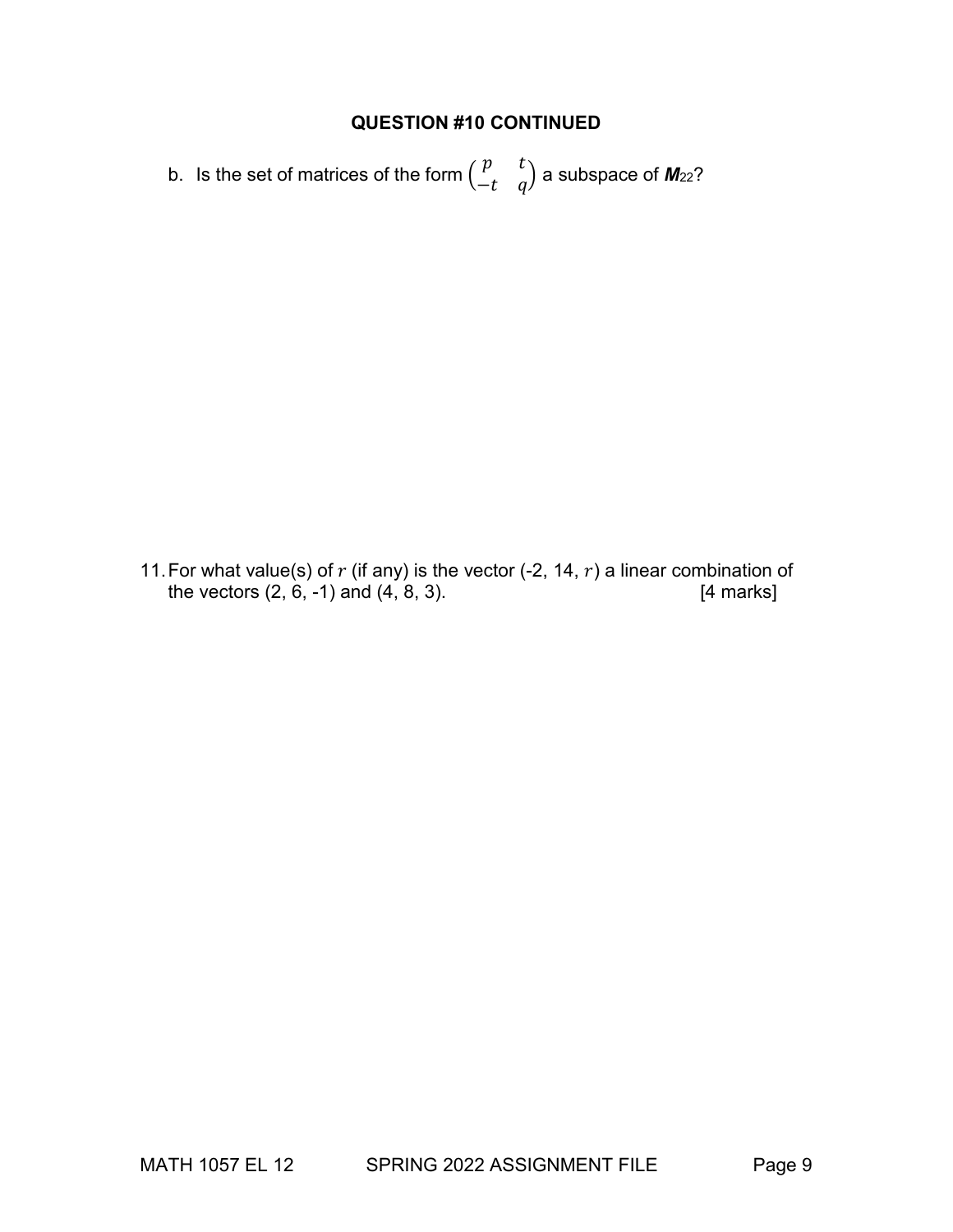12.Consider the following sets of vectors in ℝ3. **Explain** how you know that vectors in each set are linearly dependent.

Set A: { (2, 5, -1), (-1, -10, 2), (3, 9, 1), (1, 2, 0) }

Set B: { (4, -1, 9), (5, 1, 13), (1, 2, 4) }

13. Do the set of vectors  $S = \{ x^2 + 2x - 4, 6x^2 + 7x + 3, 2x^2 + x \}$  a basis for  $P_2$ ? Refer to the definition of a basis and show all your work for full marks. [5 marks]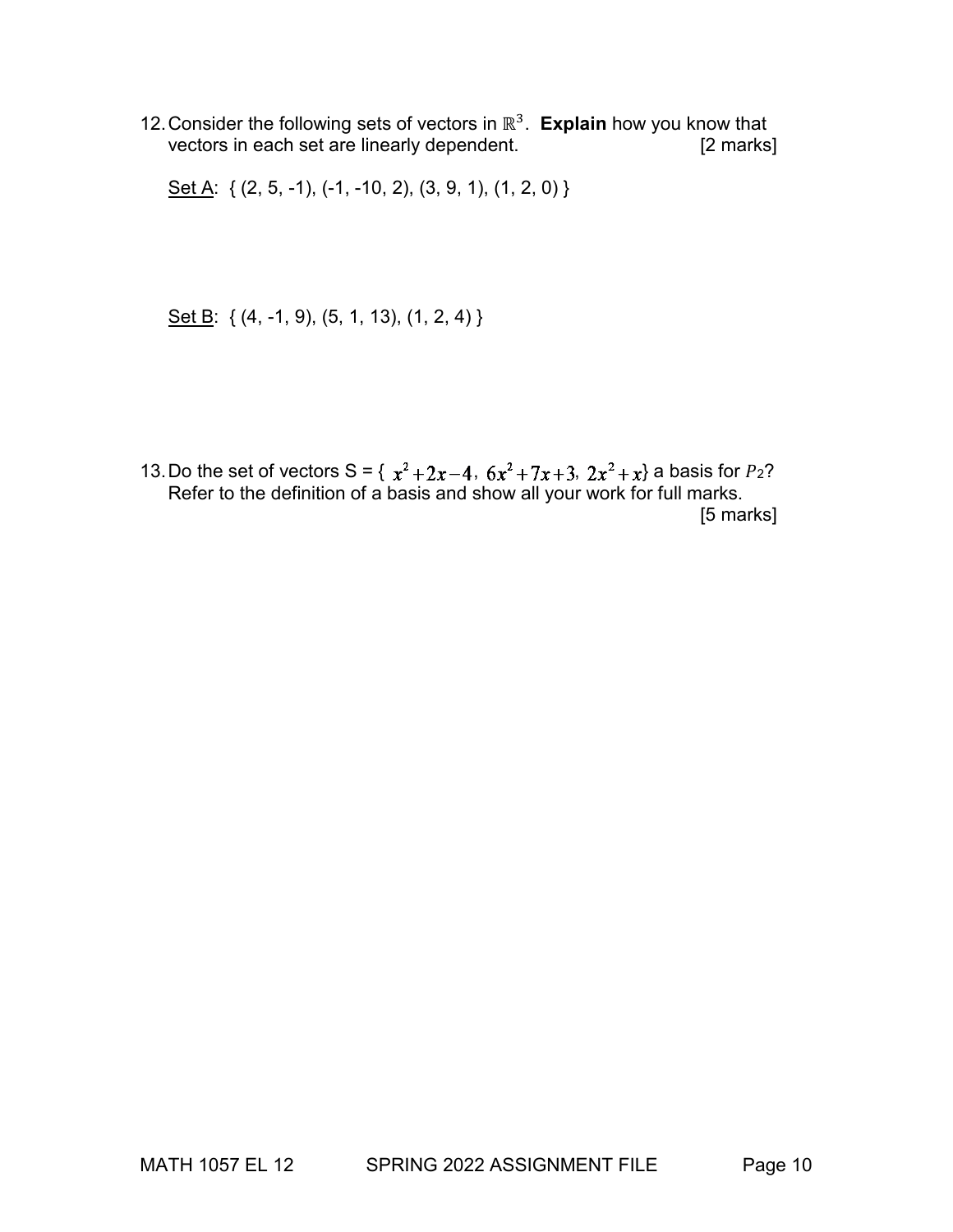14.a) Use the Gram Schmidt Orthogonalization Procedure to transform the basis { (0, 1, 2), (1, 1, 2), (1, 0, 1)) } into an orthogonal basis for *R*3. [5 marks]

b) Use the dot product to verify your result from part (a).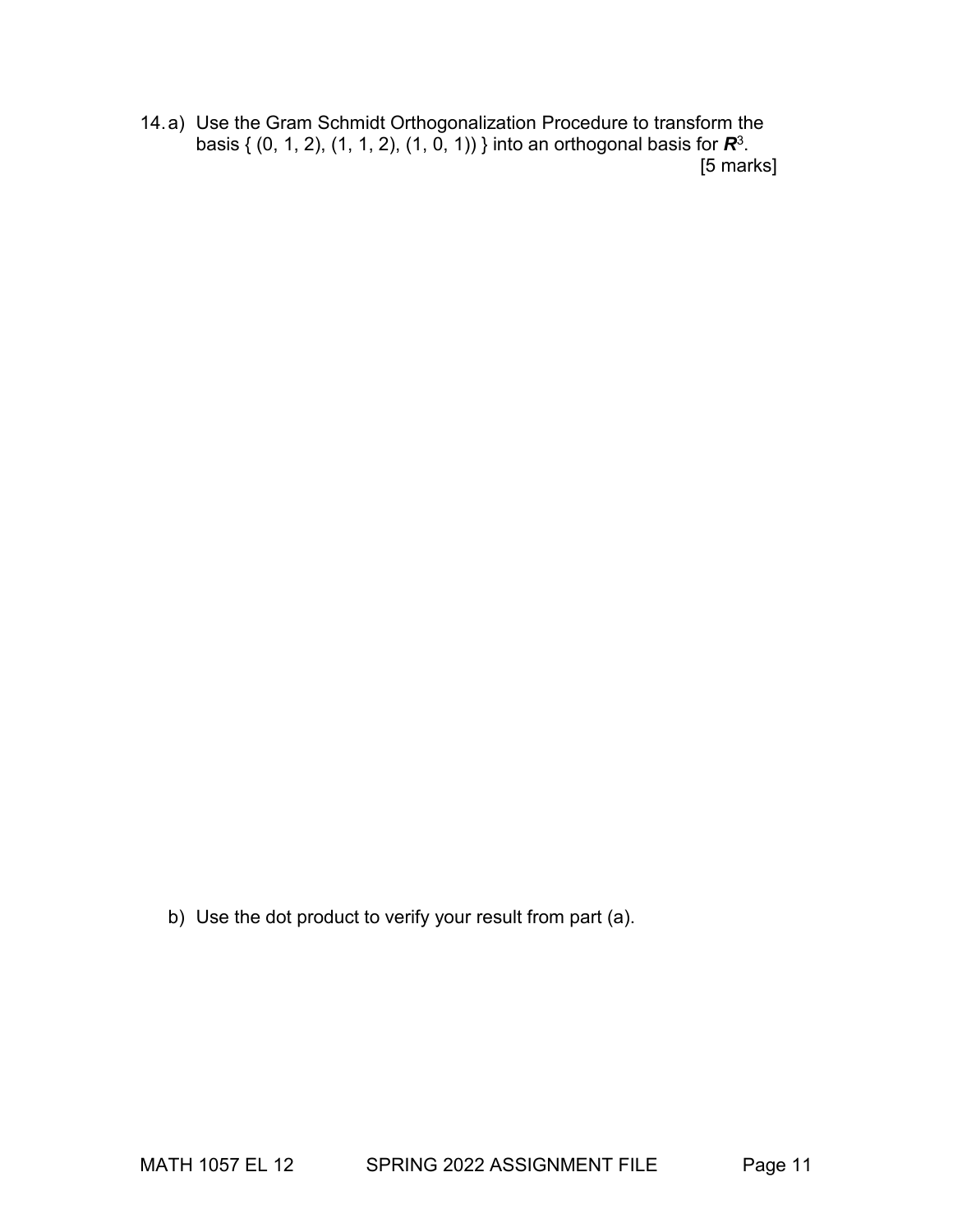15.Find a basis for the row space and the column space of the matrix

 $\begin{pmatrix} 1 & 3 & 2 & -5 \\ -2 & 3 & 6 & 7 \end{pmatrix}$ . Write each basis in reduced echelon form. What is the rank of each basis? [4 marks]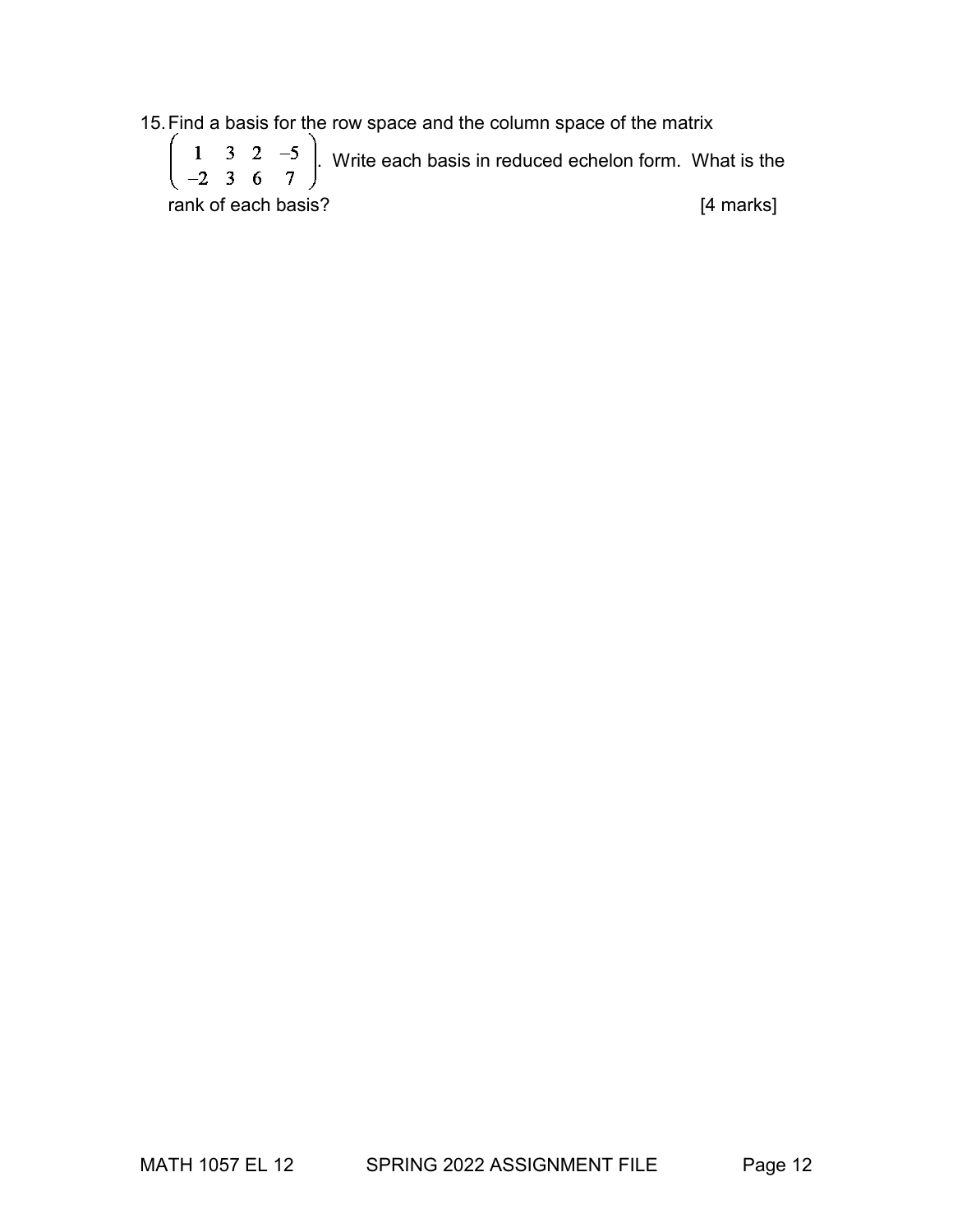- 16. Consider the **points**  $A(-1, 2, 3)$  and  $B(4, -1, 2)$ .
	- a. Determine the parametric and symmetric equations of the line that passes through the two given points. The same state of the state of the state of the state of the state of the state of the state of the state of the state of the state of the state of the state of the state of the state of the s

b. Write the parametric equations of a **different** line that is parallel to the line above.

17. For what value(s) of k, if any, will the lines  $\frac{x+1}{3} = \frac{y+2}{k} = z-3$  and  $\vec{r} = (6, -1, 0) + t(6, 1 - k, 2)$  perpendicular? [3 marks]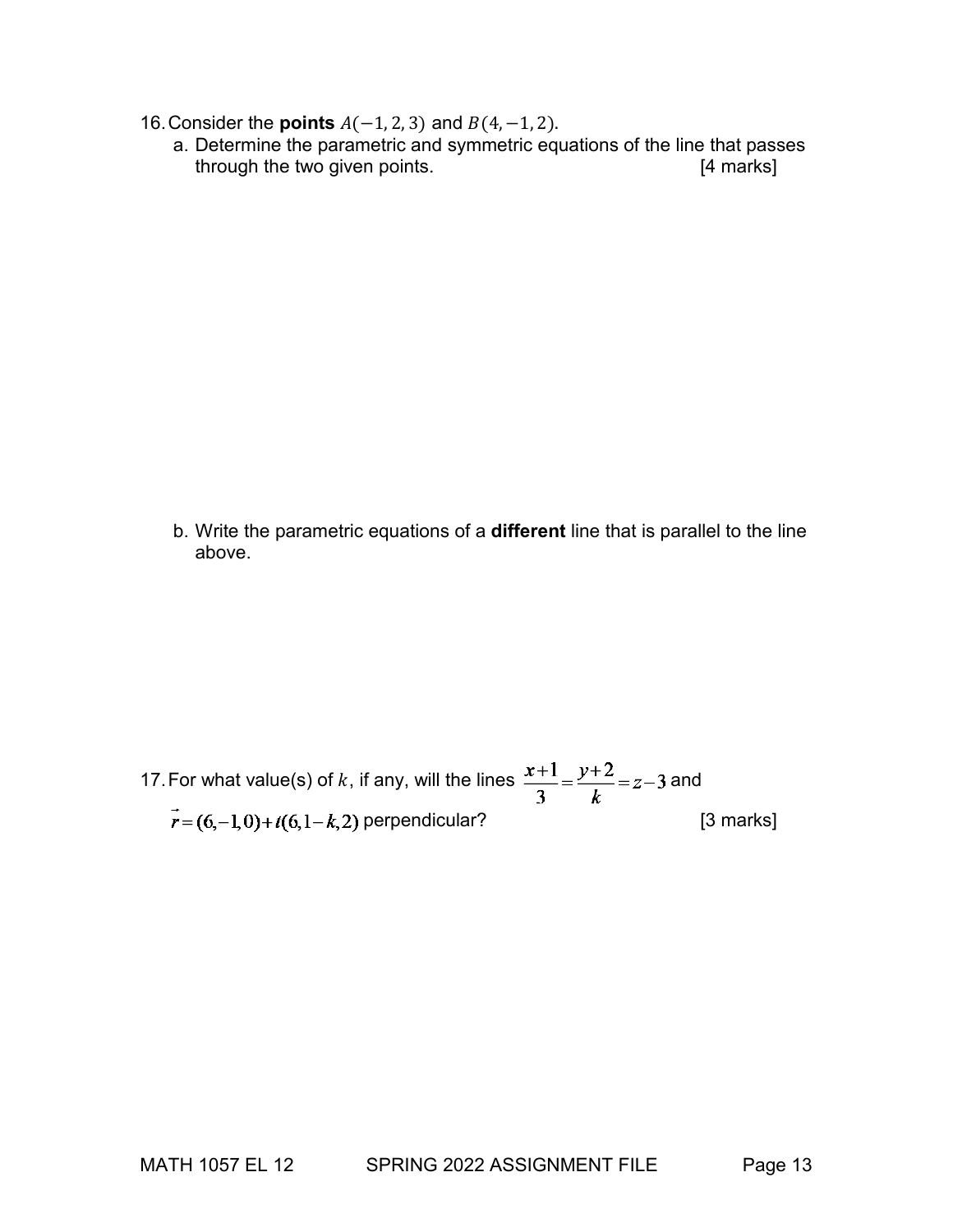18. Find the equation of a plane that passes through the points  $A(3, -1, 2)$ ,  $B(6, 4, 1)$  and  $C(2, 0, -3)$ . Does the point  $(2, 3, -9)$  lie on the plane? [5 marks]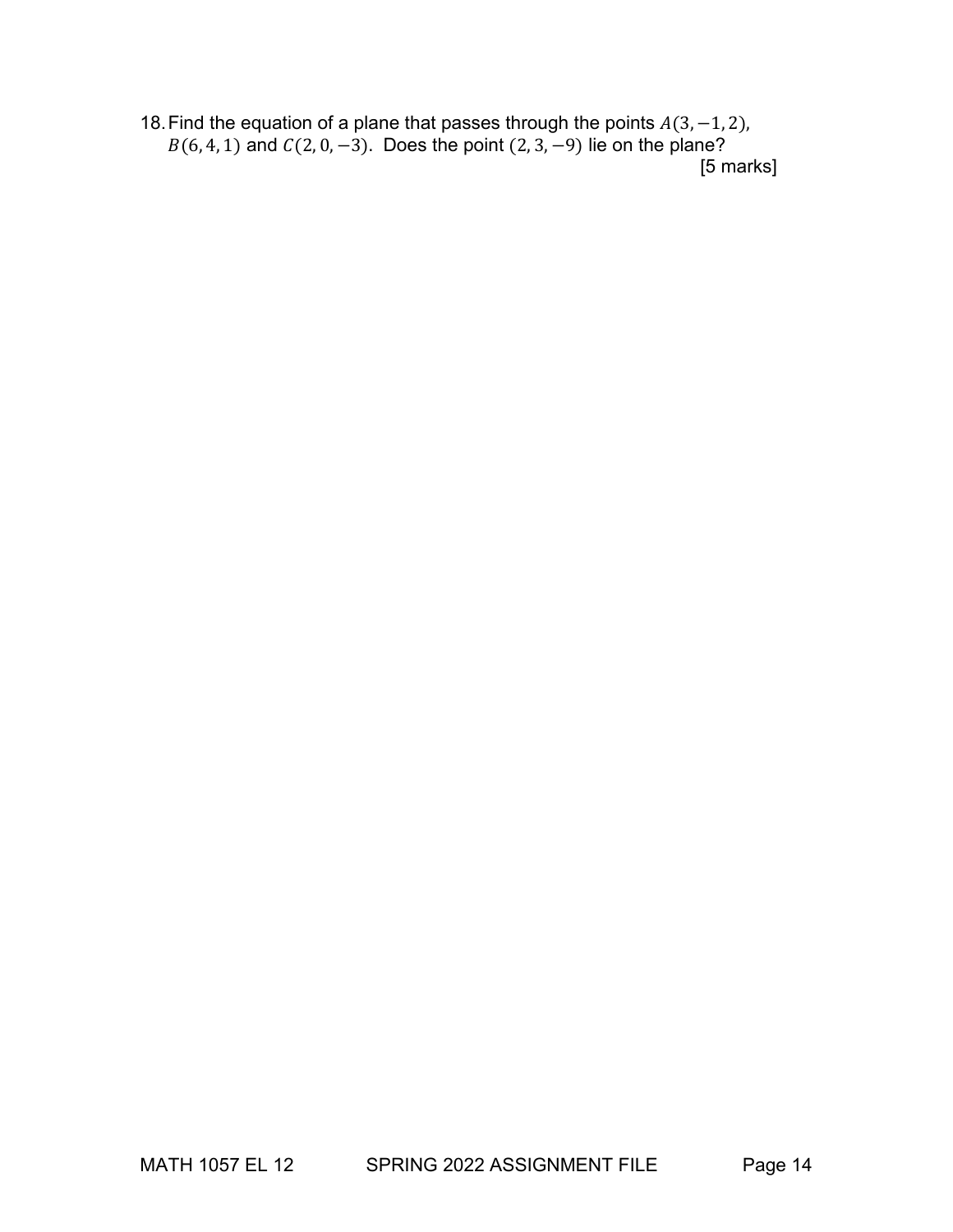19. Find two unit vectors perpendicular to vector  $\vec{u}$  = (7, 0, -1) and vector  $\vec{v} = (1, -1, 1).$  [3 marks]

20. Let 
$$
A = \begin{pmatrix} 1 & 0 & 3 \\ 2 & -2 & 2 \\ 3 & 0 & 1 \end{pmatrix}
$$
.

a. Find the eigenvalues of  $A$ .  $[3 \text{ marks}]$ 

#### **QUESTION #20 CONTINUED ON THE NEXT PAGE**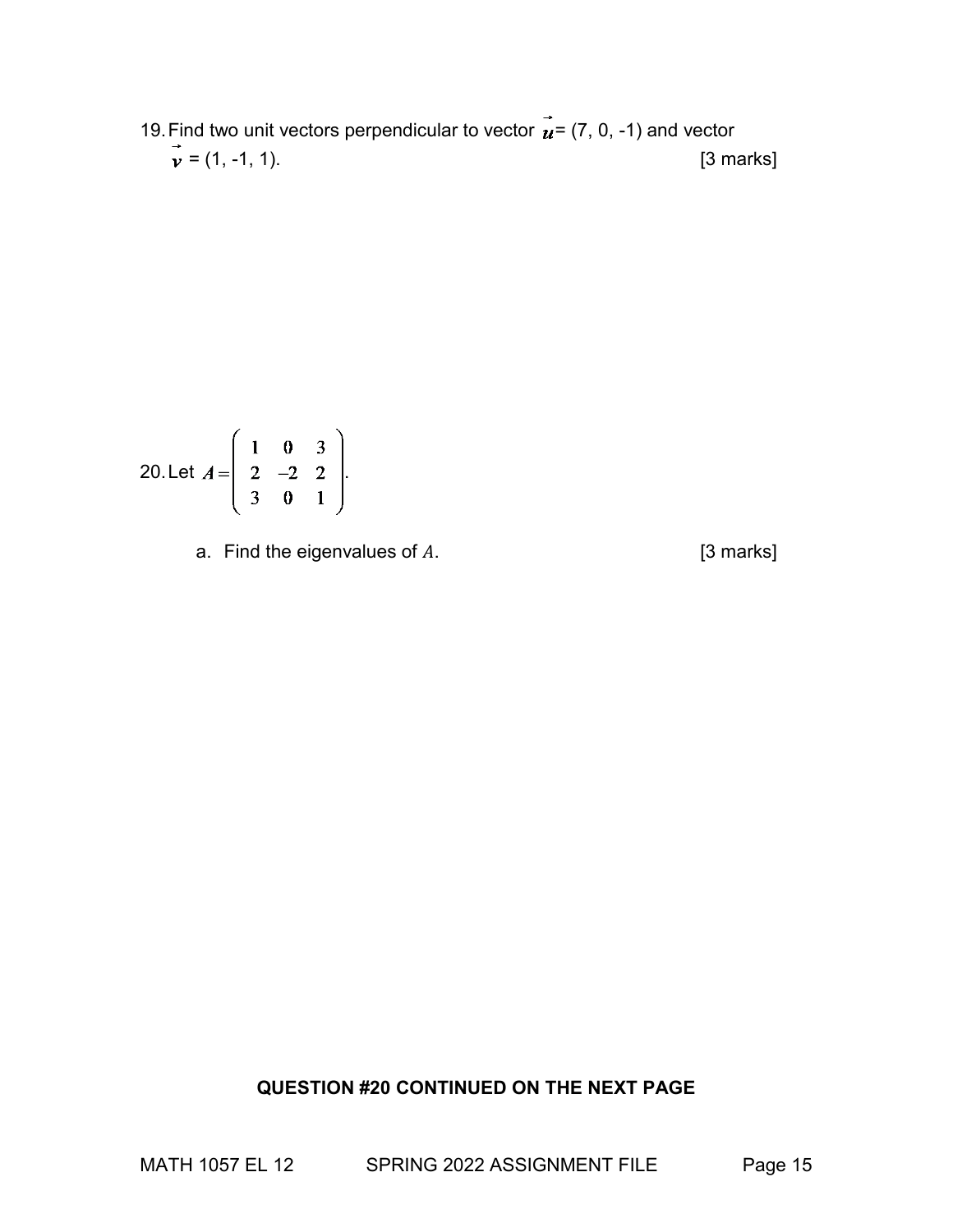### **QUESTION #20 CONTINUED**

b. Find a basis and the dimension of each eigenspace. [5 marks]